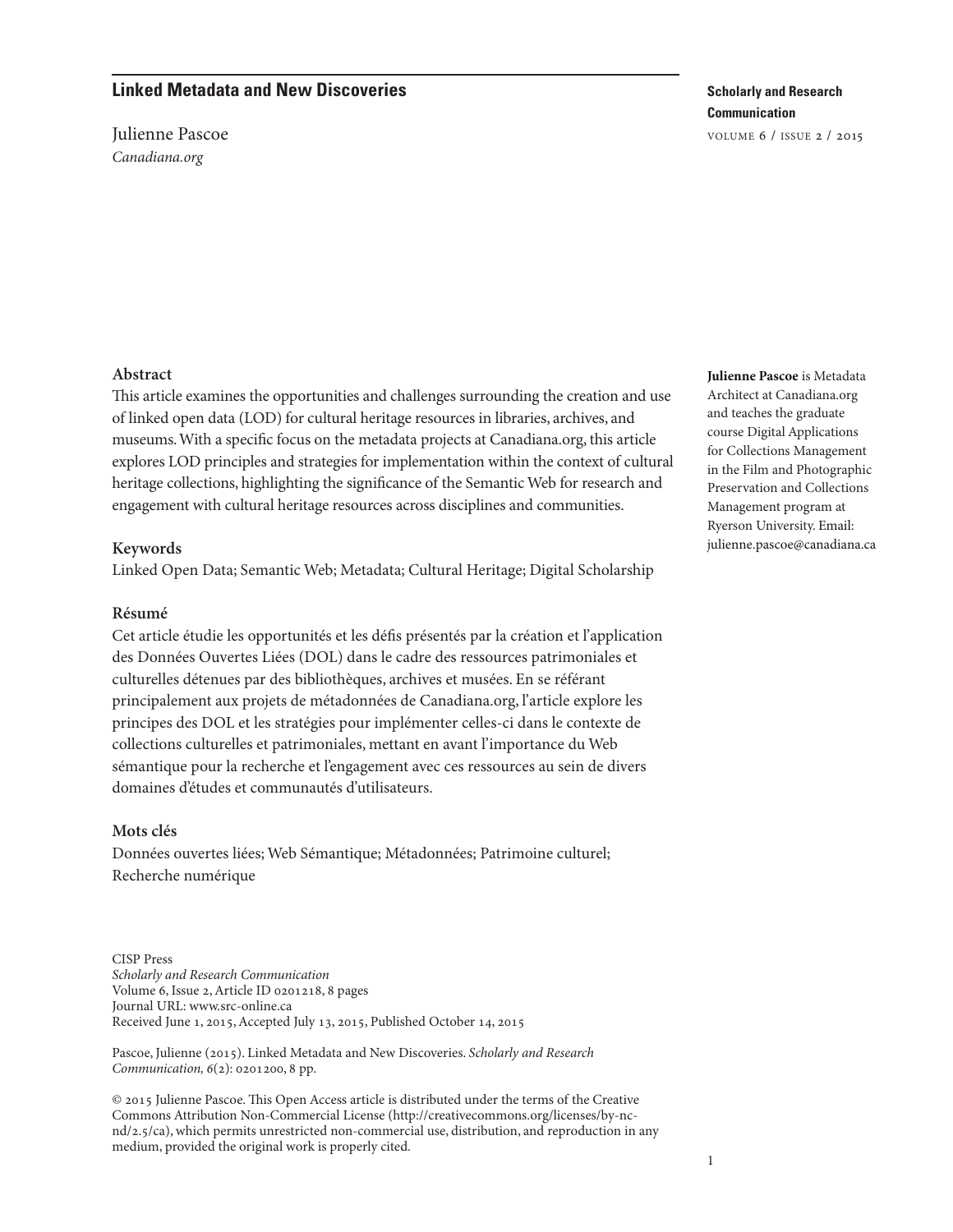volume 6 / issue 2 / 2015

#### **Introduction**

Linked data and its semantically enhanced Web environment promises to alter the very fabric of the information landscape, forming new discursive pathways and modes of knowledge while advancing scholarly discourse and research.A key component of this transformation is the use of linked open data (LOD) principles and practices to overcome information silos, which pose a challenge for the discovery, access, and repurposing of data on a global scale. As memory institutions transition from publishing documents to publishing data, the principles and practices of linked data become increasingly interconnected within the larger discourse of the Web and metadata development, as well as the role of cultural heritage institutions in an information society. The theme of the 2015 Implementing New Knowledge Environments (INKE) Conference in Whistler BC, Sustaining Partnerships to Transform Scholarly Production, highlights the critical role partnerships will play in the ongoing digital transformation of knowledge environments.As a membershipbased organization dedicated to providing broad access to Canadian documentary heritage, Canadiana.org is in a unique position to connect Canadian cultural heritage resources with the world. Canadiana.org's Héritage Project, a ten-year initiative to digitize and make over 60 million pages of primary-source documents accessible online, presents an opportunity for describing extensive archival resources using Semantic Web principles and then exposing these descriptions using LOD. Toward accomplishing this goal, Canadiana.org has designed a phased approach to building a linked data infrastructure that emphasizes the development of partnerships as well as community-based initiatives.While building a foundation for LOD, Canadiana.org will join other cultural heritage organizations in paving the way for a collaborative, interconnected Semantic Web future.

This article examines the issues surrounding the creation and use of rich and linked metadata from a variety of perspectives, including strategies for the bulk automated creation of metadata, crowdsourcing, the re-purposing of pre-existing metadata, and the creation and sharing of linked data by end users. Through exploring LOD principles, the article argues for the significance of the Semantic Web for research and engagement with cultural heritage resources across disciplines and communities, as well as defines the opportunities and challenges that exist within the current linked data movement.While LOD seems to be a moving target for many institutions, the opportunities for enhanced research, user engagement, multimodal discovery, and the inter-linking of cultural heritage resources provide incentives for exploring the latest discoveries in generating and publishing linked data. Using the Web's inherent characteristics, data publishers and users can work together on the design of usercentred interfaces and collaborative tools that will shape the global information space of tomorrow. The discourse of linked data is framed within the larger narratives of the development of the Web as an information space, as well as the history of metadata standards and applications within cultural heritage communities. The first of these areas involves the transformation of the Web as a network of connected documents to one of connected data sets: "The vision behind the semantic web was born out of the frustration of having only human-readable information on the web, which restricts the ways in which software can help us find information" (van Hooland & Verbogh, 2014, p. 44). To counter this escalating problem, Tim Berners-Lee drafted a set of best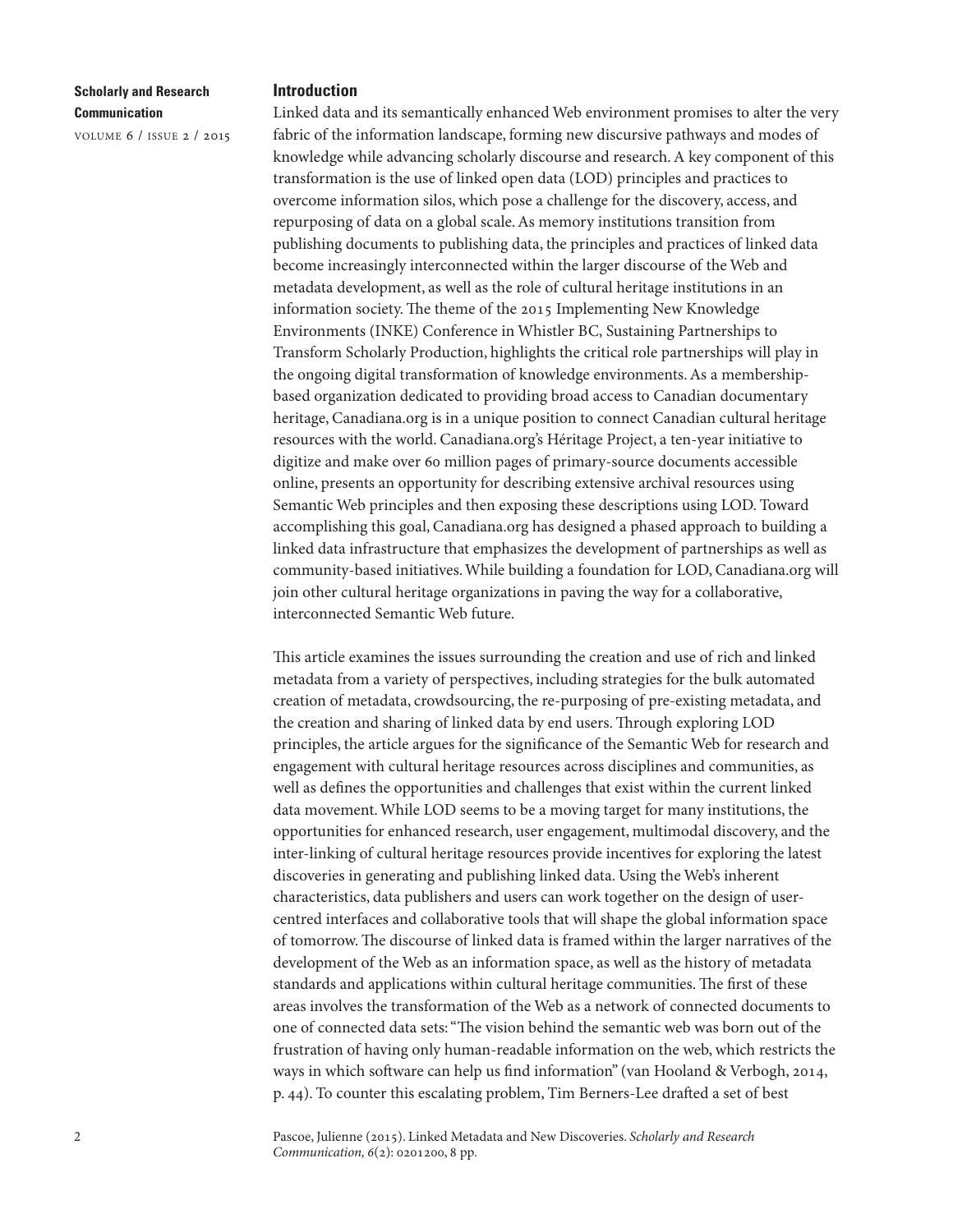practices for publishing and linking data on the Web, known as the "linked data principles." In his influential Web architecture paper on LOD, Tim Berners-Lee (2006) introduced the four basic principles: 1) use Uniform Resource Identifiers (URIs) as names for things, 2) use Hypertext Transfer Protocol (HTTP) URIs, so that people can look up those names, 3) when someone looks up a URI, provide useful information using the standards, Resource Description Framework (RDF) and SPARQL, 4) include links to other URIs, so they can discover more things. These guidelines harness the architecture of the Web and its existing standards, including HTTP and URIs, to evolve the Web from a global document space to a global data space. In Linked Data: Evolving the Web into a Global Data Space, Tom Heath and Christian Bizer (2011) highlight this extension of Web standards in creating a single data space:

Just as hyperlinks in the classic Web connect documents into a single global information space, Linked Data enables links to be set between items in different data sources and therefore connect these sources into a single global data space. The use of Web standards and a common data model make it possible to implement generic applications that operate over the complete data space. This is the essence of Linked Data. (p.4)

### **Defining linked open data**

Linked data is not a specific technology or standard, rather it is a set of best practices for the publication of structured data on the Web.At the heart of LOD is the RDF data model. RDF is a simplified, node-edge graph model that consists of single data statements about a resource using triples. Triples are data statements about a resource consisting of two nodes (subject and object) and an edge (predicate) that indicates a relationship (predicate) between a resource (subject) and another resource (object). Each statement is complete and does not depend on other statements or the context of a record. These statements correlate to the field/subfield and value model employed in record-based metadata models (Mitchell, 2013). The model is highly flexible and extendable. It allows additional data statements to be added as needed, in which objects and predicates can themselves become subjects with their own predicates and objects, creating a graph representation of a single resource's complex relationships with itself and external resources. For example:

The Mona Lisa (subject) is created (predicate) by Leonardo Da Vinci (object) Leonardo Da Vinci (subject) was born (predicate) in Vinci, Italy (object)

In addition, identifiers are used for subjects, predicates, and objects, to create unique meaning as opposed to locally defined literal values.All of the semantics are made explicit in the statement itself, and statements can be linked with other statements outside your information system,"allowing heterogeneous data to connect and interact" (van Hooland & Verbogh, 2014, p. 44). Serialization of RDF includes RDF-XML (Extensible Markup Language), Turtle, and JavaScript Object Notation for Linked Data (JSON-LD). The RDF Schema (RDFS) is an extension of the basic RDF vocabulary, providing "an internal vocabulary to help establish the rules and structure of the assertions made about a resource" (Mitchell, 2013, ch. 2). The exchange of linked data is facilitated by technologies including the SPARQL Protocol, a query language for RDF

## **Scholarly and Research Communication**

volume 6 / issue 2 / 2015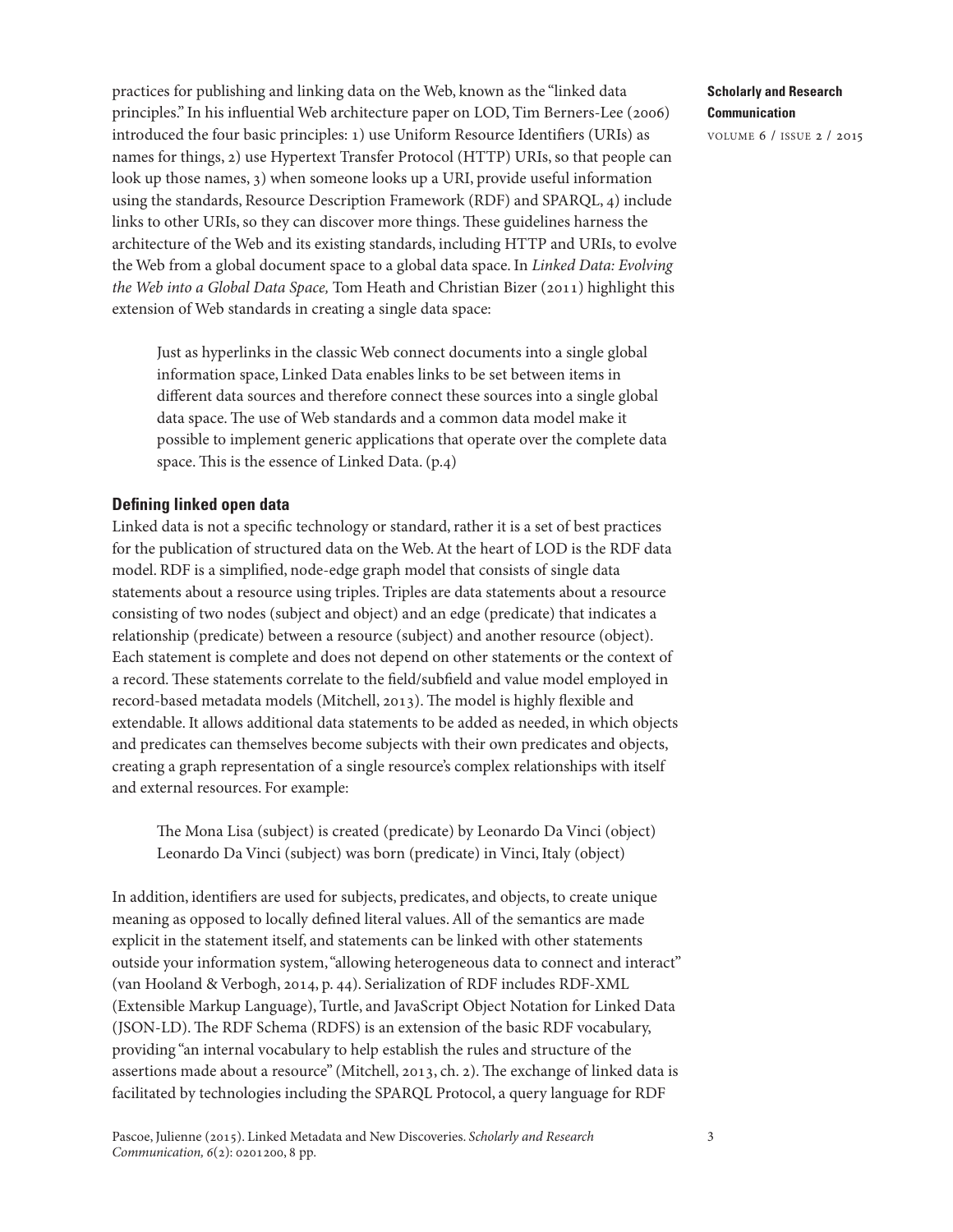volume 6 / issue 2 / 2015

data sets. SPARQL is a W3C recommendation consisting of a set of specifications that facilitate querying and manipulating RDF graph content on the Web  $(W<sub>3</sub>C, 2013)$ . SPARQL endpoints, the mechanism for conducting data queries, allows for deep graph searching across LOD sources, returning answers in the form of RDF data that can then become new LOD data sources. These building blocks of metadata – the data model (RDF), the data schema (RDF Schema), the vocabularies (Simple Knowledge Organization System [SKOS],Web Ontology Language [OWL]), the serializations (Turtle, JSON-LD), and the exchange format (SPARQL) – create the linked data structures that enable the Semantic Web:"By using these structures, we can enhance a computer's ability to infer relationships between resources, helping us to bridge from resource description to knowledge representation" (Mitchell, 2013, ch. 2).

#### **A roadmap for linked data**

While linked data certainly offers the promise of an integrated, enhanced data exchange landscape – an idealized webscape driven by open access to information that transcends institutional and disciplinary boundaries – there are challenges and obstacles to overcome. Debates surrounding the development of new systems and tools supporting linked data-driven applications generate renewed discussion about metadata value and quality, community assessment and needs, as well as institutional impact and services. In addition there is an increasingly complex world of information objects, with which new models and standards attempt to reconcile.<sup>[1](#page-6-1)</sup> The question of how we will accomplish this is one that many cultural heritage organizations are asking.<sup>[2](#page-6-0)</sup> The goal is to strike a balance between the new approaches to metadata (Web scale, interoperability, resource discovery, user-centred design) with ongoing struggles for metadata quality, richness, sustainability, and other issues involving persistence and provenance. Taking into considerations the larger goals of linked data within the context of institutional objectives and collections, libraries, archives, and museums (LAMs) have begun to pave technical development paths for implementing LOD systems. Mitchell (2013) outlines one such path: "[1] Define an LOD model; [2] aggregate data; [3] publish data for user and computational access; [4] enhance LOD endpoint integration; and [5] disseminate via SPARQL endpoints" (ch. 4). Based on linked data principles and technologies, as well as its own position as a provider of Canadian documentary heritage, Canadiana.org has developed a customized, phased roadmap to achieving a linked open data vision. This approach consists of five key stages including

- 1. Lay the foundation: describe and link Canadiana resources;
- 2. Expose the foundation: publish and visualize Canadiana resources;
- 3. Build on the foundation: link with and visualize partner resources;
- 4. Enrich the foundation: establish the framework for cooperative description; and
- 5. Link the foundation to the world (Ward, 2014).

Each stage incorporates strategies for implementing LOD standards and technologies as well as outlining key partnerships and collaborations with the private sector, academic communities, memory institutions, and the public. Toward this end, critical strategies and methods for approaching the challenges of rich, reliable, and consistent metadata that can be published as linked data are being explored, and many of them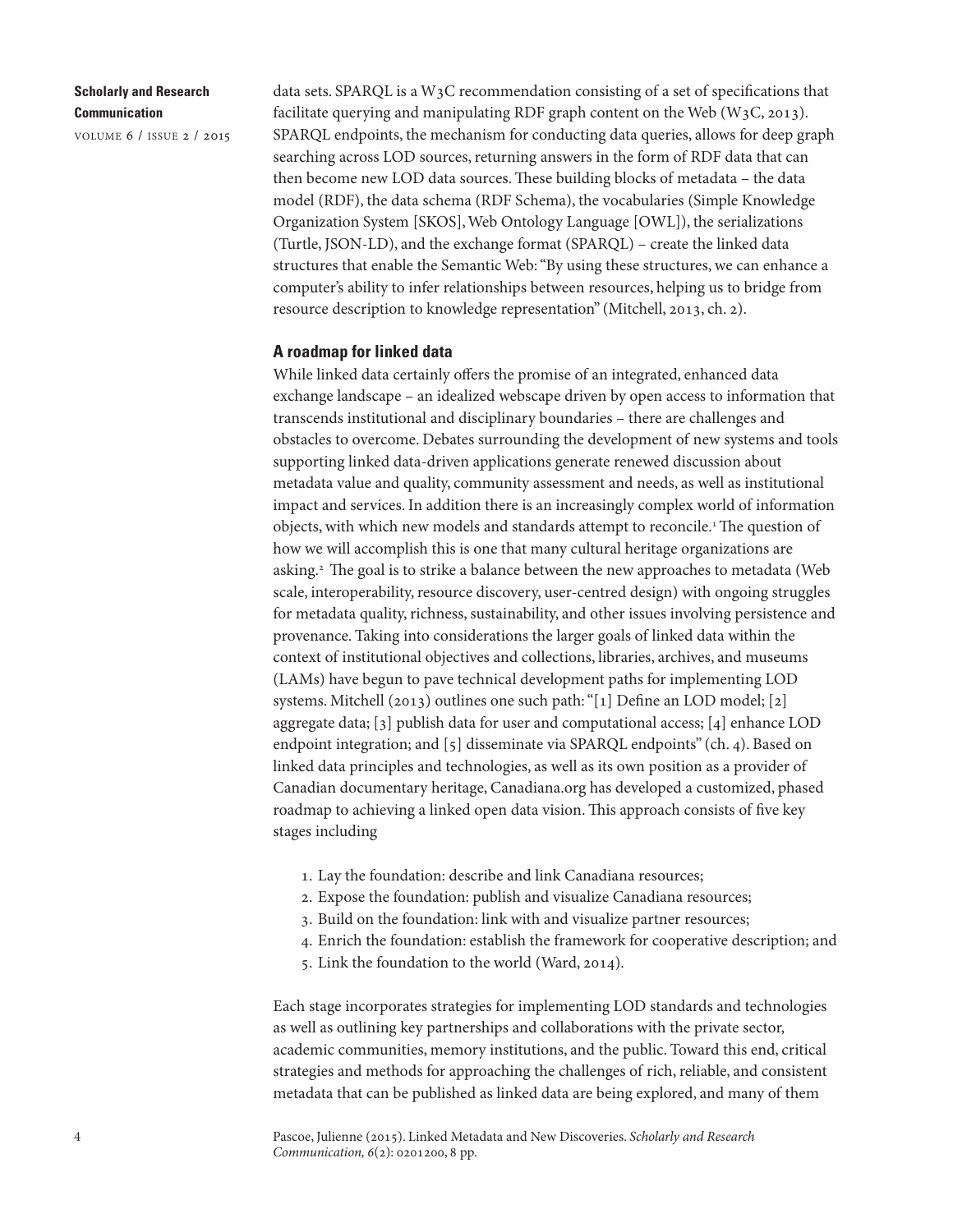utilize the very capabilities and characteristics that continue to develop the Web as a distributed, collaborative, and diverse information network.

The "how" of linked data is intricately tied to the challenges and opportunities of metadata and Web technologies afforded in twenty-first century information organization and cultural heritage management.As Mitchell (2013) highlights:"One of the enduring values of the Web that made it central to how people engage with information is the notion that information in the digital world is not bounded because of scale, authority, or cost because the efficiencies, communities, and economies of the Web changed how people engaged with and valued information" (ch.  $4$ ). The Web's inherent qualities that make it a driving force of innovative, open source development, and community-based initiatives can be utilized to advance metadata extraction, enhancement, and the aggregated dissemination of digital resources. Canadiana.org's linked data strategy incorporates Web-centred initiatives as well as key partnerships with diverse stakeholders and users in order to publish, link, enhance, and reuse Canadiana resources. In addition, Canadiana.org will employ the tools and techniques of LOD to publish and connect its collections across the Web, using the inherent qualities of the linked data technologies to link Canadiana.org's extensive documentary collections to the world.

### **Strategies for metadata generation and discovery**

The demand for rich online content that can be repurposed has led to strategies and applications for the automation of metadata, both in creation and harvesting.A useful tool for the extraction of searchable metadata is Optical Character Recognition (OCR). Using algorithms for pattern recognition, OCR converts files, scans, and other documents into searchable documents, enabling the full-text searching of digital documents. OCR paves the way for computation analysis such as text mining as well as further metadata extraction for keywords and indexing. Quality OCR output is dependent on the image provided, which sometimes requires human intervention or the design of algorithms that manipulate the image to facilitate the machine recognition of characters and reduce the rate of error. Canadiana.org uses adaptive algorithms to optimize images as well as the open source OCR software Tesseract to provide full-text access to its digitized documents.Automated metadata extraction will become an increasingly important tool for creating large amounts of metadata for subsequent discovery and analysis.While there has been success with converting typed materials, character recognition of handwritten documents remains an elusive target. Describing the archival collections in the Héritage Project, most of which contain handwritten documents, will require partnering with online communities to provide metadata transcriptions and descriptions of Canadiana content.

User-centred design and engagement is a vital component of the development of tools and interfaces for metadata creation, discovery, and reuse. Design, however, does not need to be an isolated phenomenon but can be integrated into developing tools for community building around collections development, supporting user engagement along with metadata enrichment. This bottom-up, user-driven, collections-building approach is featured in the set of activities known as crowdsourcing. Mia Ridge from The Open University and the Association for Computers and the Humanities

# **Scholarly and Research Communication**

volume 6 / issue 2 / 2015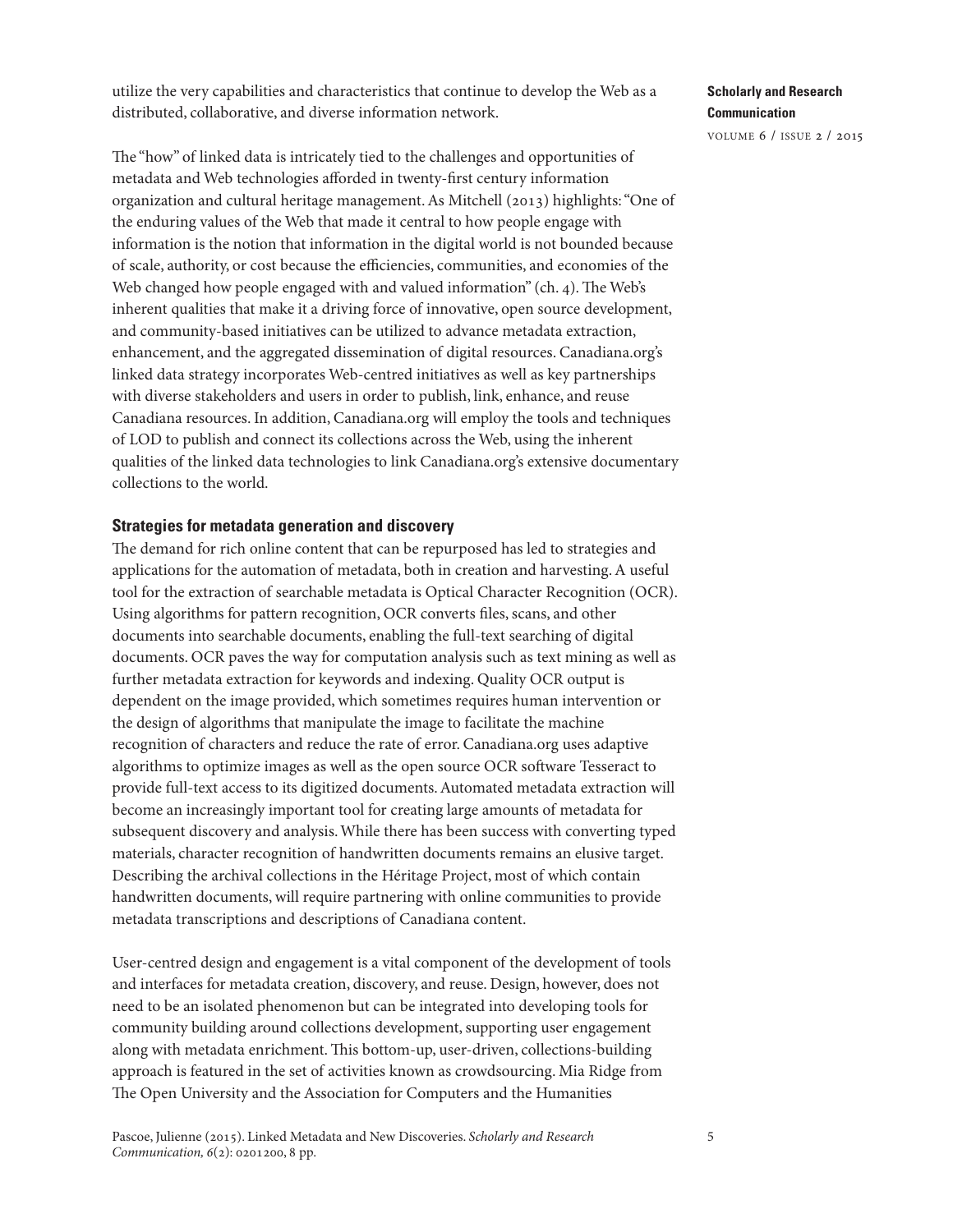volume 6 / issue 2 / 2015

characterized crowdsourcing as"asking the public to undertake meaningful tasks related to cultural heritage collections in an environment where the activities and/or goals provide inherent rewards for participations. The project should contribute to a shared, significant goal or research interest" (OCLC Web Junction, 2014). The result of such a partnership provides users with informative access to and engagement involving cultural heritage resources while assisting institutions in describing their collections. Crowdsourcing has the added benefit of building communities of volunteers around collections, reflecting the potential of the Web for distributed, collaborative social networking around centralized philanthropic missions. The success of such initiatives depends on the user-centred design and conceptualization of the crowdsourcing project, which will ultimately request users to commit cumulative time and energy to the analysis and description of diverse cultural heritage projects.With the Héritage Project, Canadiana.org is developing crowdsourcing projects that work with both targeted user-groups, such as genealogical organizations, as well as the public to enhance the metadata description of Canadiana's extensive archival collections. Canadiana's tools will support both the transcription of records and the tagging of key features in archival documents. Tapping into the drive to contribute, collaborate, and discover, crowdsourcing provides a Web and user-centred solution to metadata challenges of resource discovery, engagement, and scale, while developing a mutually beneficial partnership between diverse audiences and institutions.

Linked data and the Semantic Web propose to connect vast data sets across the islands of information they are currently organized in, creating aggregations of large-scale amounts of information. As indicated by Mitchell (2013): "The transformation of bibliographic and digital collection metadata to LOD and LOV environments … opens up new opportunities for researchers to work with collections and metadata using computational and cross-repository techniques" (ch. 4). These cross-domain data sets can be processed and analyzed by the design of algorithms, data mining, and visualization tools shaped by methods such as distant reading and emerging disciplines such as cultural analytics. Distant reading, as defined by Anne Burdick, Johanna Drucker, Peter Lunenfeld, Todd Presner, and Jeffrey Schnapp (2012) in Digital\_Humanities, is"a form of analysis that focuses on larger units and few elements in order to reveal patterns and interconnections through shapes, relations, models and structures" (ch. 2) Aided by the use of computational techniques and analysis, distant reading uses the vast and growing data sets made available on the Web to crossexamine the cultural record. Cultural analytics continues this tradition of distant reading through the dissection of large-scale cultural data sets using computational analysis and data visualization to reveal insight as well as enhance literary and historical scholarship (Burdick et al., 2012). Visualization and data design have become critical analytical tools for both reading and authoring visual interpretations and annotations of the historical record (Burdick et al., 2012). These tools provide further points of engagement with distributed data sets and linked cultural heritage, asking new questions of the data through complex data querying, visualizations, and graphical interfaces (Mitchell, 2013). At the foundation of these applications are the underlying partnerships between research communities and digital repositories. In building a linked data framework, Canadiana.org will seek partners within the academic community to design advanced visualization and interpretive tools that employ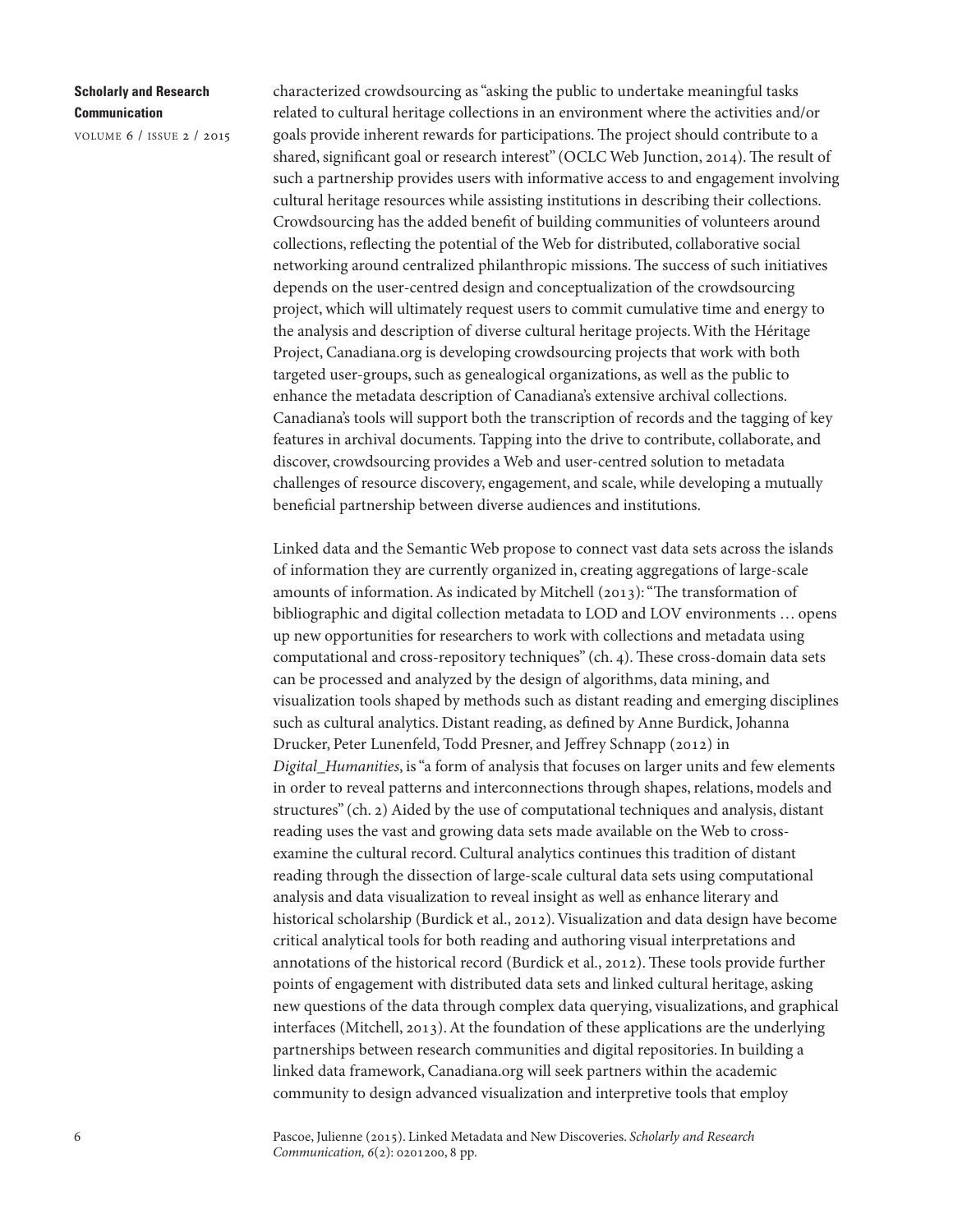computational techniques to extend, interpret, and reuse metadata from Canadiana's published digital resources.

### **Conclusion**

The Semantic Web vision promises to connect heterogeneous collections through the linking of data statements, while using Web architecture and standards to enable machines or software to interpret and process the data. As Heath and Bizer (2011) emphasize, the Semantic Web "presents a revolutionary opportunity for deriving insight and value from data" (p. 5). How memory institutions respond to this vision will transform access to cultural heritage collections. Canadiana.org is in a unique position to implement linked data principles while forming collaborations with users in designing the tools that will unlock the vast potential of its documentary collections, redefining and reshaping the knowledge environment for Canadian heritage. The opportunities and challenges for this transformation require the establishment of a partnership-driven infrastructure, one in which memory institutions focus on access, discovery, user-centred design, and engagement with diverse communities, while users design tools and interfaces to query and interpret connected data sets. Using the principles of linked data and the inherent transformative characteristics of the Web, the cultural heritage community can overcome the isolated collections of the past, connecting not only to each other's resources, but also to the global data space. In doing so, these organizations will provide the distributed infrastructure for linking repositories that will support researchers in the development of sophisticated tools and software, and contribute to the transformation of scholarly production. Throughout this process the foundational role information institutions play in society, as well as their responses to the technical and conceptual questions of linked data, will shape the knowledge environment through which scholarly discourse and production investigates and interprets the historical record.

### **Notes**

- 1. Erik Mitchell (2013) discusses the attempt to accommodate the increasing complexity of information objects in the development of the Resource Description and Access (RDA) standard: "The RDA community, for example, has spent considerable effort in building out a new series of cataloguing rules geared toward accommodating an increasingly complex world of information objects" (ch. 1).
- 2. This question was raised throughout The National Information Standards Organization (NISO) Bibliographic Roadmap Project meeting in April 2013 and found to be a common theme in discussions within the library, archive, and museum (LAM) communities (Mitchell, 2013).

### **Websites**

Canadiana.org, <http://www.canadiana.ca/en/home> Tesseract, <https://code.google.com/p/tesseract-ocr/>

#### **References**

Berners-Lee, Tim. (2006). Linked data – design issues. W3C.org. URL: [http://www.w3.org](http://www.w3.org/DesignIssues/LinkedData.html) [/DesignIssues/LinkedData.html](http://www.w3.org/DesignIssues/LinkedData.html) [December 12, 2014].

**Scholarly and Research Communication**

<span id="page-6-1"></span><span id="page-6-0"></span>volume 6 / issue 2 / 2015